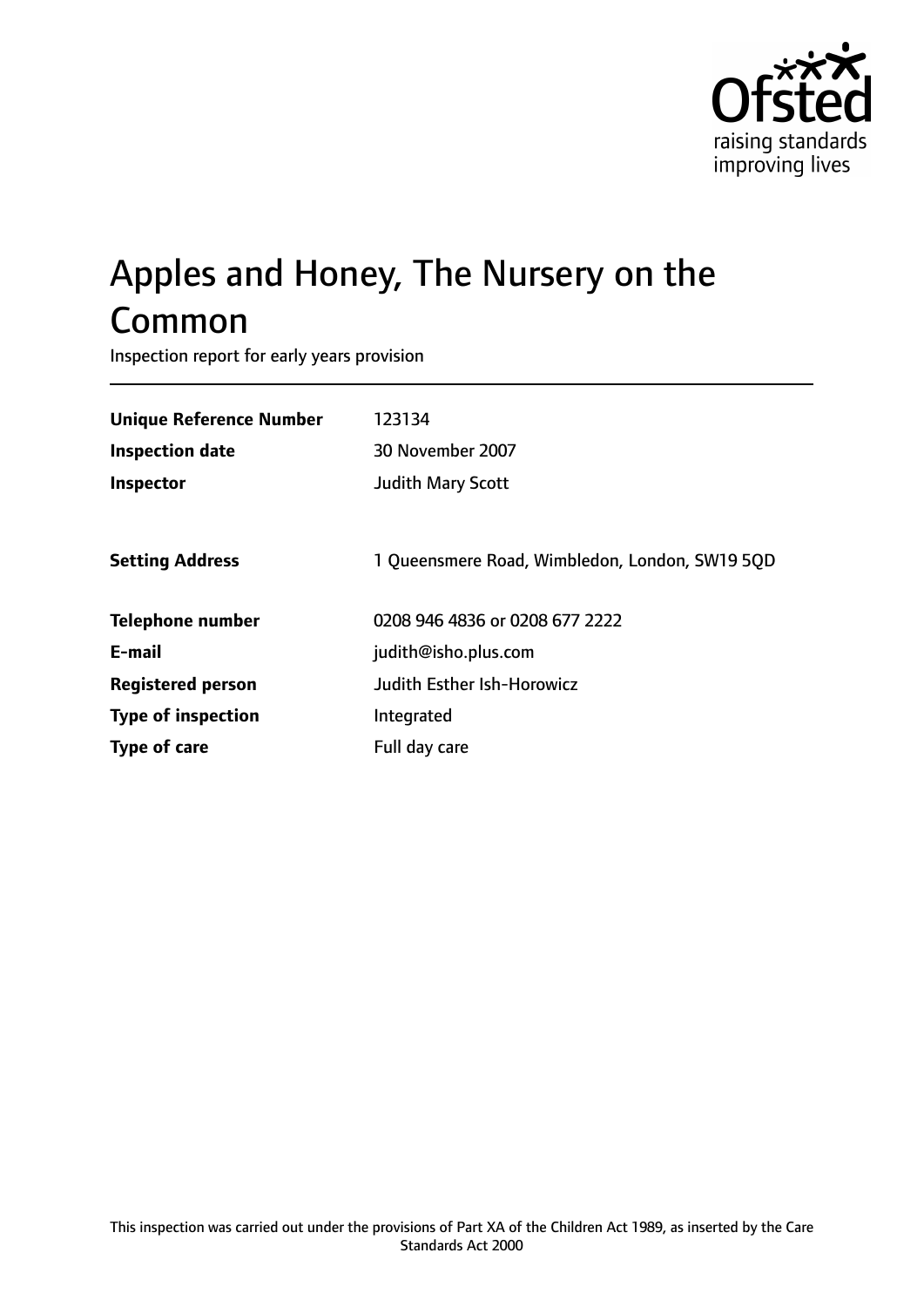#### **ABOUT THIS INSPECTION**

The purpose of this inspection is to assure government, parents and the public of the quality of childcare and, if applicable, of nursery education. The inspection was carried out under Part XA Children Act 1989 asintroduced by the Care Standards Act 2000 and, where nursery education is provided, under Schedule 26 of the School Standards and Framework Act 1998.

This report details the main strengths and any areas for improvement identified during the inspection. The judgements included in the report are made in relation to the outcomes for children set out in the Children Act 2004; the National Standards for under 8s day care and childminding; and, where nursery education is provided, the *Curriculum guidance for the foundation stage.*

The report includes information on any complaints about the childcare provision which Ofsted has received since the last inspection or registration or 1 April 2004 whichever is the later.

#### **The key inspection judgements and what they mean**

*Outstanding: this aspect of the provision is of exceptionally high quality Good: this aspect of the provision is strong Satisfactory: this aspect of the provision is sound Inadequate: this aspect of the provision is not good enough*

For more information about early years inspections, please see the booklet *Are you ready for your inspection?* which is available from Ofsted's website: *www.ofsted.gov.uk.*

# **THE QUALITY AND STANDARDS OF THE CARE AND NURSERY EDUCATION**

On the basis of the evidence collected on this inspection:

The quality and standards of the care are good. The registered person meets the National Standards for under 8s day care and childminding.

The quality and standards of the nursery education are outstanding.

## **WHAT SORT OF SETTING IS IT?**

Apples and Honey, The Nursery on the Common opened on its present site in 1999. The nursery operates within self-contained premises at the Wimbledon and District Synagogue. This consists of two playrooms, plus access to a kitchen, storage and toilet facilities with an enclosed outdoor play area. It is situated in Wimbledon, and lies midway between Southfield's underground station and Wimbledon train station. Children from all religions and faiths are encouraged to join the nursery, although the majority of children are Jewish. Children engage in Jewish celebrations and customs, and are encouraged to develop an awareness of oral Hebrew.

The nursery is registered for 24 children aged two to five years of age, with an extension granted for one child with special needs to remain at the nursery until they are eight. There are currently 20 children from two years to five years on roll. There are 15 funded children currently attending. Children attend for a variety of sessions. The nursery supports children who have English as an additional language and also supports children who have learning difficulties and/or disabilities.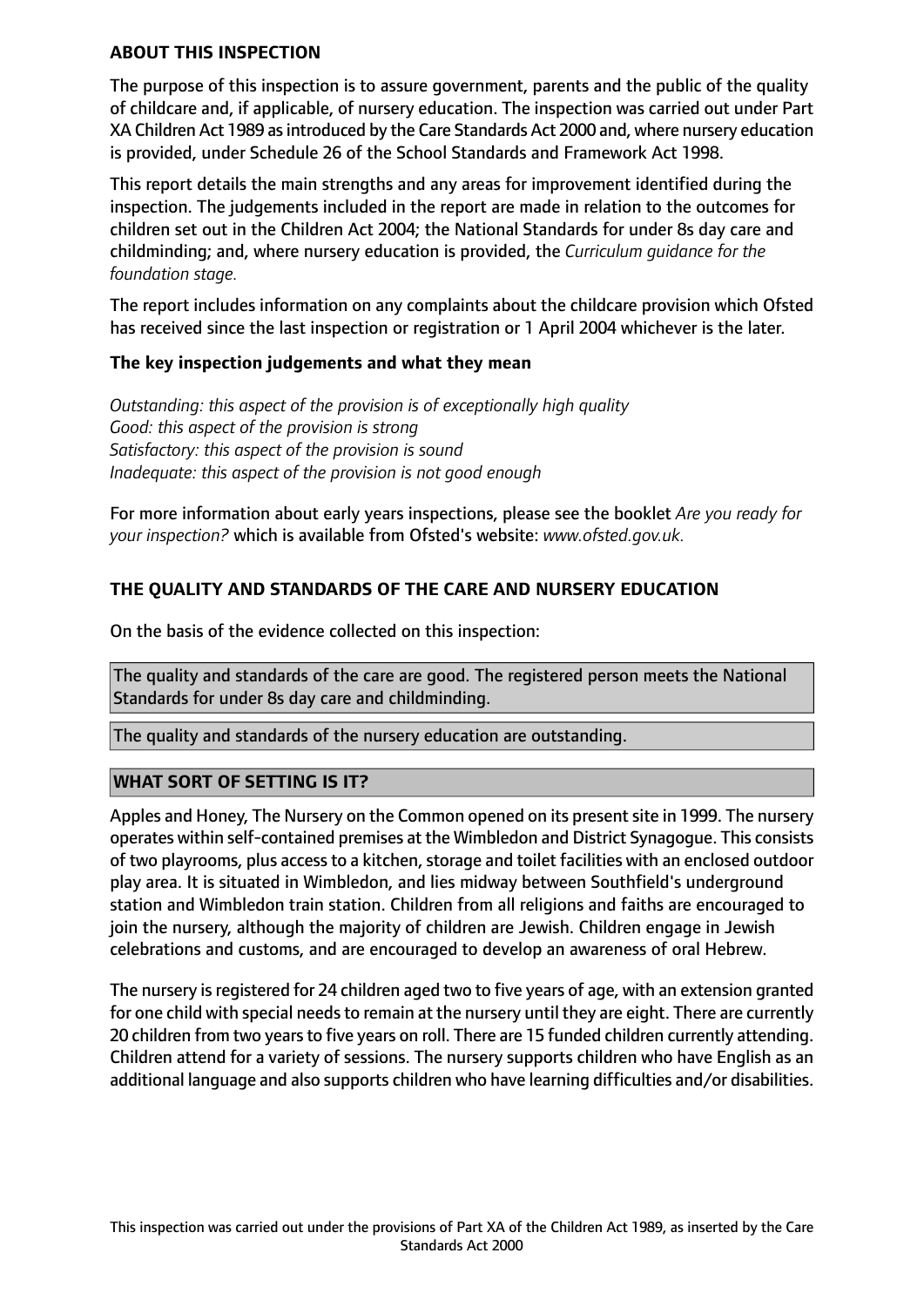The nursery is open five days a week term time only. Sessions are Monday, Wednesday and Friday 09:30 to 12:30, Tuesday and Thursday 09:30 to 14:00. The nursery liaises with the parent and toddler group that runs on site.

Currently, the staff team consists of eight full and part time staff of whom five have appropriate childcare qualifications and a volunteer.

## **THE EFFECTIVENESS OF THE PROVISION**

## **Helping children to be healthy**

The provision is good.

Children are cared for in a bright, cheerful and friendly environment that is warm, clean and welcoming to children and their families. Their physical and emotional care is consistently well supported by staff through the daily routines and plenty of positive interaction. Children are given plenty of affection, reassurance and attention, and are able to freely expresstheir feelings, for example, saying they are enjoying their snacks or wanting to play outside.

Children's packed lunches and snacks of fresh fruit are provided by parents. Food provided is nutritious and balanced, and meets any specific dietary needs. Older children stay for lunch in an extended session twice a week. Children are provided with drinks and water is available at all times. Social and pre-school skills are well promoted and children and staff sit together to eat and talk. Children are asked to guess what fruit staff may have today and are given clues, such as it is round, it is orange and begins with 'o' sound. Children enthusiastically guess correctly and do a thank you prayer for the different fruits they have, identifying those that grow in the ground or in the trees.

Children's healthy eating is well promoted by the nursery in conjunction with parents through discussion, example, games, role play and cooking activities. They learn more about how to keep themselves healthy through project work, for example, visits from a doctor and a dentist to the nursery. Children talk about changes in their bodies, such as being hot and cold, and how running makes you out of breath. There are daily opportunities for indoor and outdoor physical play, plus chances to socialise and relax.

Children's health is well protected by staff's knowledge of first aid, health and safety, appropriate documentation and general good hygiene practice. Children learn the importance of good personal care through daily routines, they know, for example, that it is important to wash their hands after using the toilet or messy play and before eating. The children's individual needs are met and information is shared with parents by the scheme maintaining appropriate records regarding accidents, incidents and medication.

Children benefit from plenty of physical activity and exercise to help them develop control of their bodies. They use the inside space well and without mishaps, and understand the importance of getting their coats and changing their shoes to go outside to play. Children enjoy action rhymes, singing, music and movement indoors.

Children have access to a safe and stimulating outside play environment with fixed equipment that is used in a free flow manner as much as possible. Children run, chase and jump using space in a variety of ways. They manoeuvre scooters, and sit and rides skilfully, balance on beams, stepping stones and tyres, go up, through and crawl under the climbing frame and experiment in the sand pit with a range of utensils, scales, spades and rakes. Children play with a range of interesting and innovative outdoor resources, such as hoops, stilts, bats, balls, cones,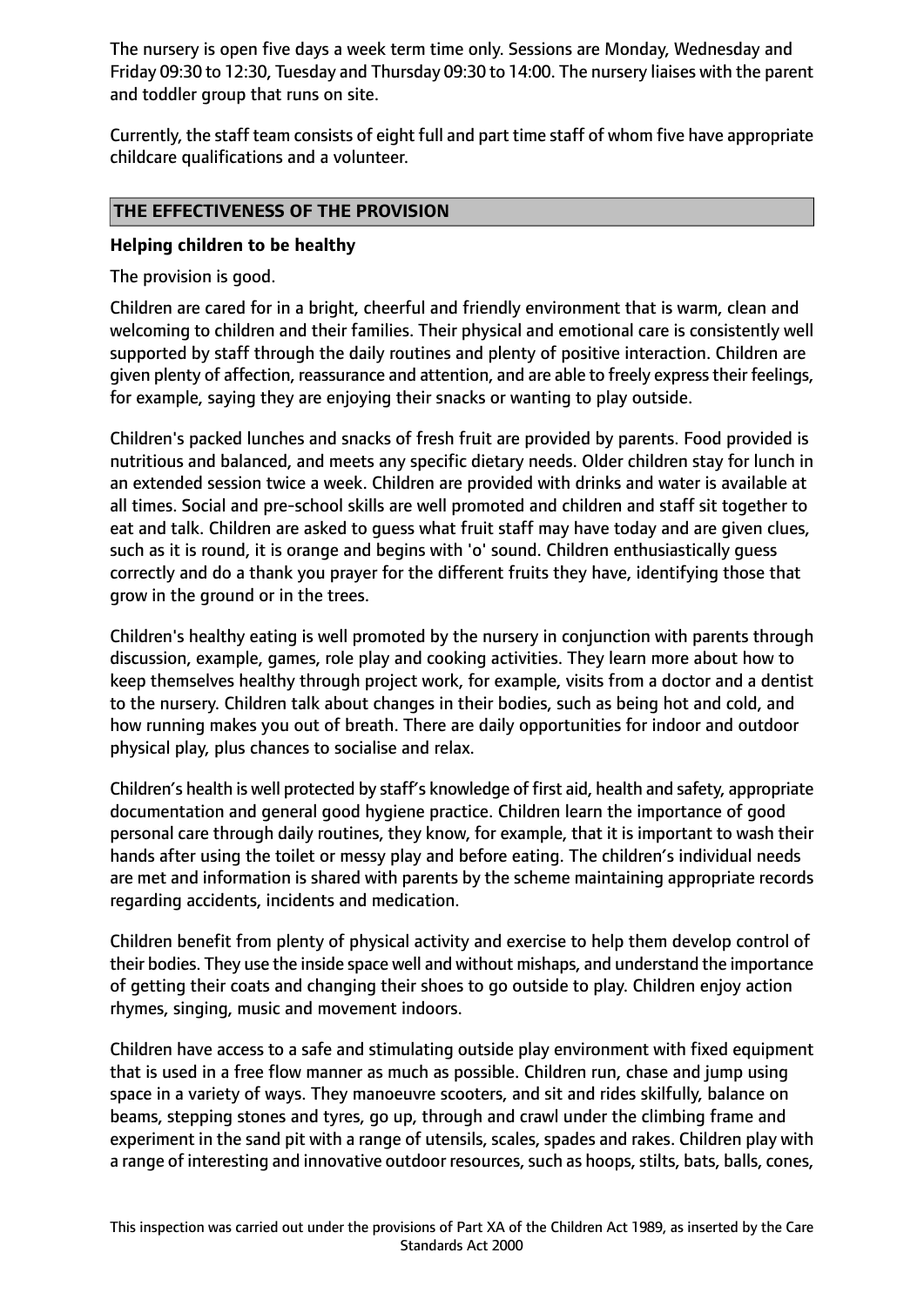pulleys and chutes with opportunities to aim, throw and kick. They explore cardboard boxes, climbing inside and putting them over their heads. Children confidently experiment with rolling, balancing, manoeuvring, pulling and pushing with control, demonstrating a good awareness of space and safety. They play well co-operatively when presented with challenges and problem solve when involved with a pulley and weights, using positional language, such as up and down, light and heavy which is effectively reinforced by staff. Play is extended outside so children also have access to natural wood pieces to build and construct, mark make on the fixed chalk board and listen to stories.

Children develop their fine motor skills and hand and eye co-ordination very well through everyday activities and access tools to extend this. They pat and mould dough, utilise rollers and shape cutters with enthusiasm, pour water from one container to another, use a variety of utensils including scissors, fit together construction and puzzles, use glue to stick, use pencils to mark make and wrap up parcels with tape and ribbon.

# **Protecting children from harm or neglect and helping them stay safe**

The provision is good.

Children benefit from child friendly surroundings that are safe and secure. Parents use an entry buzzer to access the premises, either by foot or by car, and closed circuit television is used. Children can move freely around within the play rooms and the outdoor area with access to well organised resources because staff take suitable precautions to reduce potential hazards and undertake daily checks. The manager is aware of the importance of good risk assessment with a written record and the maintenance of effective safety measures. Evacuation notices are displayed and fire exits clearly marked. Fire fighting equipment is in place and fire drills carried out and recorded once a month.

Children are made aware of the importance of using toys and play equipment safely through anticipation, discussion, demonstration and guidance from the staff. They are closely supervised and staff act as positive role models encouraging children to develop self awareness and extend their play. Staff ensure children are safe on outings on foot and on public transport, and there are suitable systems in place with an outings procedure. This includes registers, head counts and the use of a mobile phone. Children are well supervised with appropriate adult/child ratios, they hold hands, stay together and are made aware of road safety. They wear florescent jackets for group identification and belong to a traffic club and participate in 'beep, beep' day.

Children have access to a very good, varied range of toys, books and play materials that are stored and presented imaginatively and effectively. This includes creative materials, puzzles, imaginary and role play, books, construction, sensory and tactile activities. Children can independently select most activities.

Children's welfare is paramount and they are safe and well protected as staff have a sound understanding of child protection issues and procedures. A confidential recording system is in place and information guidelines are available.

## **Helping children achieve well and enjoy what they do**

The provision is outstanding.

Children arrive at the setting, happy, excited and keen to participate. They relish their time at the nursery and interact exceptionally well with staff who have a very good understanding of their needs. They are happy, settled and content, relating well to adults and other children,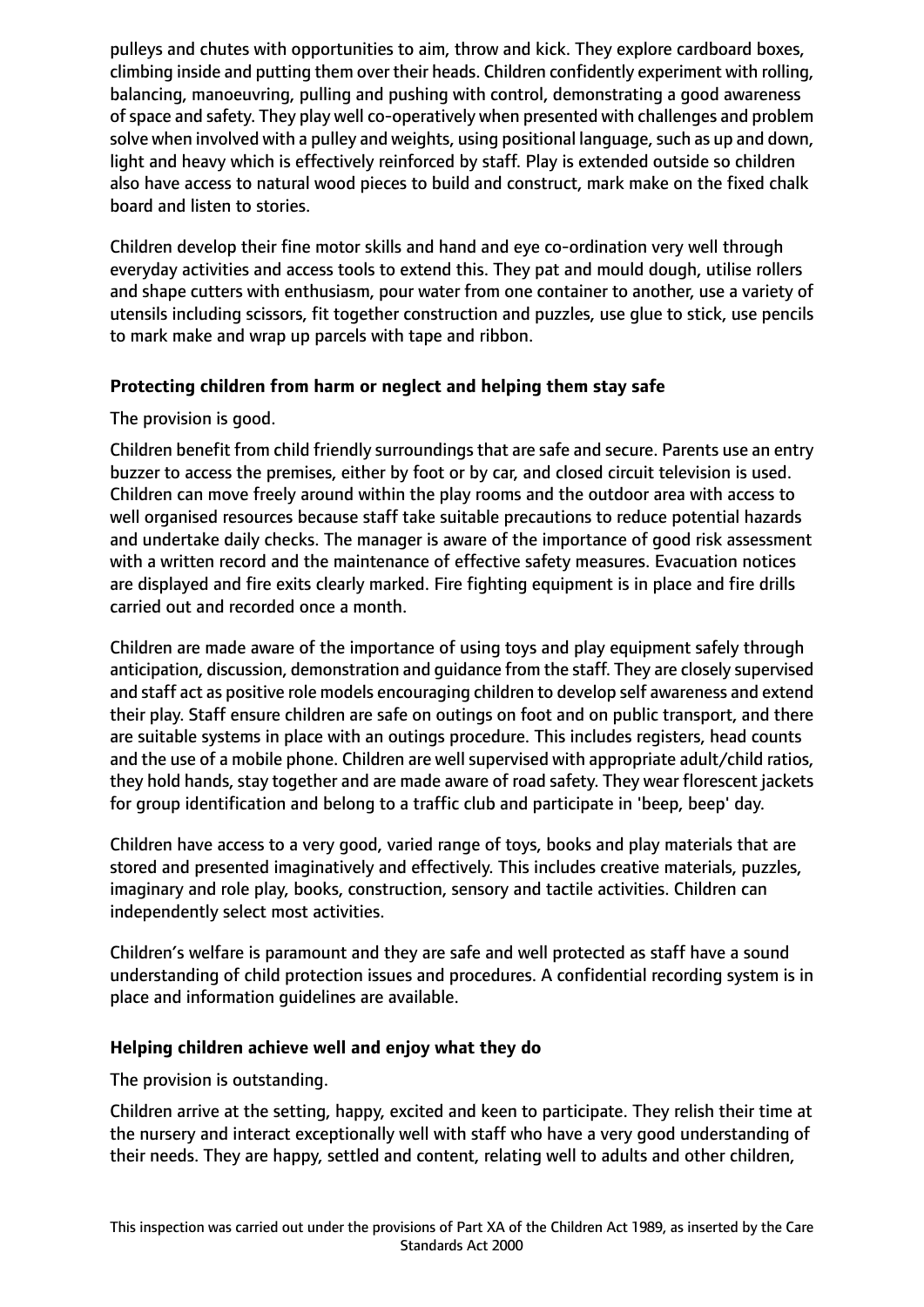contributing to their sense of belonging. Communication skills are very well supported through child and adult interactions, and children are confident to express their thoughts and ideas fluently. They achieve because staff are skilled and use their understanding of early years guidance, such as the Birth to three matters framework to provide good quality care and learning experiences.

Children benefit from a flexible but structured routine that includes free and planned indoor and outdoor play activities, outings, snacks and personal care, and caters for children's individual needs. Children enjoy regular trips out to explore local resources and have a variety of new experiences in the world outside the nursery. They participate in a wide range and balance of interesting and stimulating activities that support play and learning with an excellent range of resources.

Staff keep meaningful written observations on children's progress so that their developmental records can be updated and children move on to their next step of development. These are shared with parents at regular meetings with children's key workers.

#### Nursery education

The quality of nursery education is outstanding. Children are inspired by the range of extensive and stimulating activities that support their learning. They are confident and self assured in making their own choices and are interested and very motivated to play and learn. They have plenty of opportunities to select what they want to play with, spending time with an activity developing concentration and perseverance, for example, using the computer or doing a puzzle. Children play independently, in pairs and small groups, initiating interactions with others to share experiences and developing friendships. Children have positive, close relationships with staff who encourage them constantly, building on what they know and asking plenty of open questions.

Children's talking and listening skills are developing very well, they respond to staff's instructions, make choices of materials during activities, use gestures, body language and words to communicate. Children and staff engage in meaningful discussion and children easily initiate conversation with adults. Staff introduce new vocabulary and promote lots of descriptive and positional language during activities. Children make audiotapes with staff to record their speech development and memories to encourage them to recall and express their feelings. Words are in evidence plentifully around the setting on resource drawers, play areas and display work, both in English and Hebrew. Within the nursery environment, children's names are on pegs, shoe boxes and individual cups and they eagerly recognise and select their own names on arrival and when they go home. Children show a real interest in print in the environment and understand that marks have meaning. Children are becoming familiar with shapes, sounds and names of letters. Older children are adept at writing letters of the alphabet most of which are correctly formed and they can link the sound to the letter in their own and other's names. Children like to sing and enjoy a variety of songs, joining in refrains and repetitions. For example, they sing the 'Time to say hello shalom song' in both English and Hebrew using individual's names and also signing in Makaton, together with the staff. They relish participating in action rhymes with alliteration and singing soft and loud, learning to control their movements, for instance, at sharing time using gestures and clapping in time. Children freely access books and enjoy looking at them independently, also sharing with adults and others comfortably. They have favourite books and handle them well. They take great pleasure in group story time and staff hold their attention and interest. Children participate fully, respond and relate to the story, showing interest in the illustrations, print and characters. Children have plenty of opportunities to mark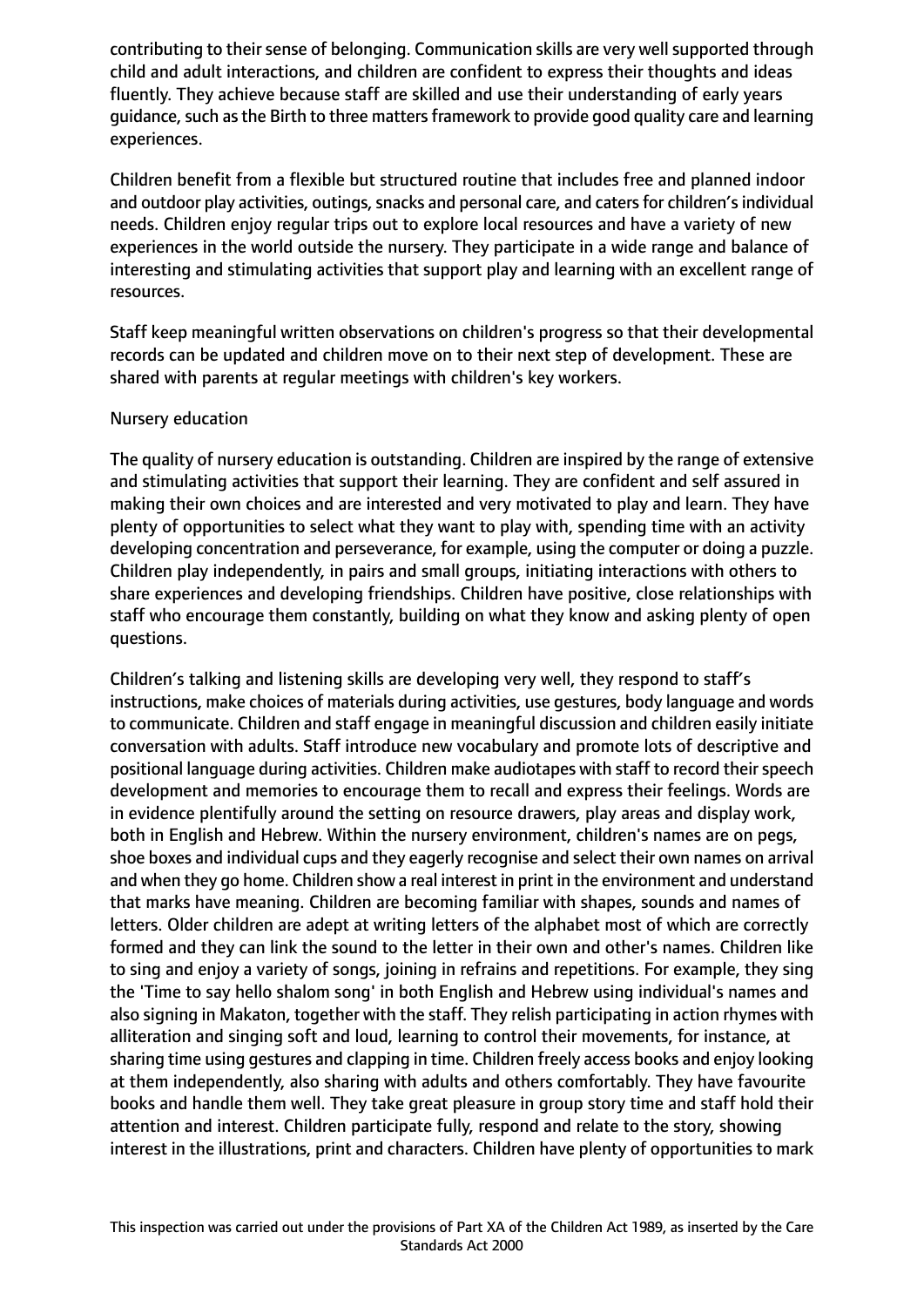make in the free writing area, outdoors and in the role play area. They attempt emergent writing with a range of tools and resources, such as pencils, felt tips, crayons, chalks and stencils. Children engage enthusiastically in hand/eye co-ordination activities using paint, scissors and glue sticks.

Children show a keen interest in numbers and counting. They count pieces and use number language accurately in free and role play, and enjoy number rhymes and songs. Staff reinforce constantly, for example, 'How many candles are there now?'. Children count reliably from 1 to 10 and some can count larger amounts of numbers in the right order. Children are introduced to different numbers in a variety of ways which is evidenced in the nursery's planning. They recognise numerals on pictures, games and puzzles, and sometimes compare two groups of objects of the same number. They make comparisons, such as big, bigger and biggest as they talk about the Russian dolls. Children have an emerging awareness of addition and subtraction through everyday play and show an interest in number problems and problem solving. They show a good interest in shapes and space by making arrangements and using positional language, for example, building construction, moulding sand and dough using a range of resources and experimenting by pouring water into different size containers to encourage awareness of capacity, volume, floating and sinking.

Children are effectively learning about the world in which they live and use real resources to learn about the cycle of living things, such as planting bulbs and looking after them. Children collect leaves, twigs, stones and conkers when they walk on the common at different times of the year and make interactive displays with their findings. They visit a farm and pick their own vegetables, learning about how they grow and how they are harvested. They are finding out about recycling paper and have a wormery outside. Excellent use is made of the local environment. Children have regular trips out to the Buddhist temple and the local library. The nursery visits the local residential home for the elderly and children join them in the art room and sing for them. Children show an avid interest in how things work and are familiar with programmable toys. They use the computer and software effectively, often without adult help. They drag, take turns with the mouse and use the key board to change the programme. Children are aware tools are used for a purpose, for example, a hammer is used 'to mend things'. Children explore changes in consistency, appearance and texture, such as making cakes and biscuits, experimenting with paint mixtures and doing bubble printing. All the children eagerly participate in making Sabbath bread with dough made in advance. Sometimes they make it from the beginning themselves. The process entails constant dialogue involving the ingredients, counting and descriptive words. Children knead individual pieces of dough and everyone sings, doing the actions, punching, pushing, pressing, folding, rolling and plaiting. Each child takes a turn to brush it with egg, sprinkle it with seeds and find their name to identify it for cooking so they can take it home later. Children celebrate the Sabbath every Friday with their parents, siblings and extended families with special songs and share the communal bread.

Children are inspired by the rich variety of creative resources available. They are freely able to initiate and design their own two and three dimensional objects and experience and express themselves creatively, for example, they paint with gusto and enthusiasm. Children are very imaginative and use lots of descriptive dialogue re-enacting everyday experiences. They join in role play with great enjoyment with access to high quality resources and versatile use of the imaginative play area which changes regularly. Children spontaneously decide to play the piano and explore the different sounds it makes. They move around in a variety of ways to fast and slow singing and music, experimenting with loud and quiet, using their bodies and space in different ways and enjoying sound, rhythm and movement.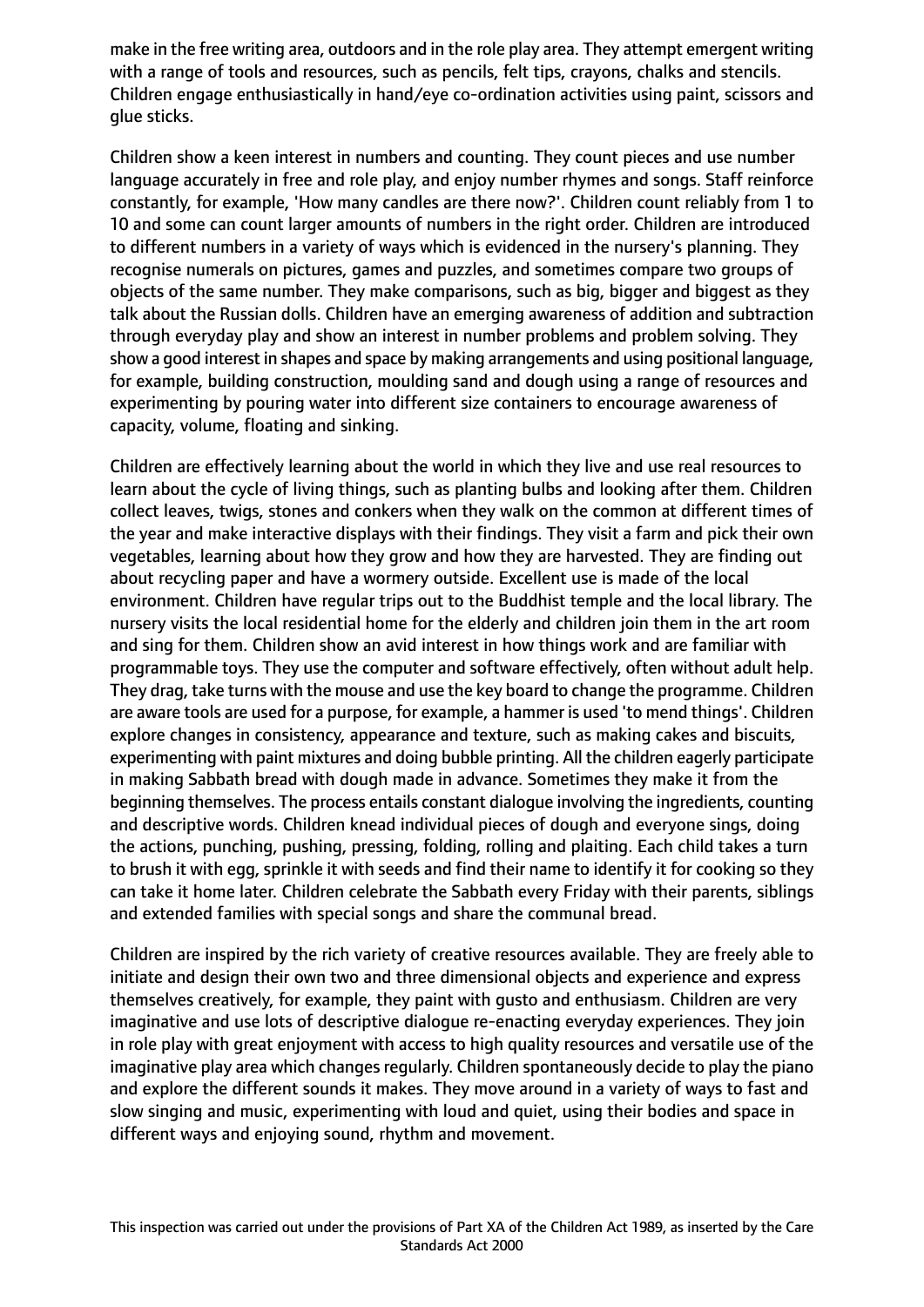Staff work very well together as a successful team. They are caring, consistent and exceptionally committed to what they do with a very good understanding of children's needs. They have a very proficient knowledge and understanding of the Foundation Stage and stepping stones. They find out about children's skills, interests and needs, and build on this information very effectively to help children achieve as much as they can. Staff use a variety of exciting and sometimes innovative teaching methods that challenge and stimulate, and have a full understanding of how children learn and progress. Comprehensive planning is put into practice with a key worker system. This includes language to reinforce resources and preparation, evaluation and extension. Staff use highly effective systems to observe, monitor and record children's achievements and plan experiences that help children to their next step of development. Purposeful activities and experiences encourage children to explore and learn through a play based curriculum that is rich, varied and imaginative. Staff build excellent relationships with children, helping them acquire new skills and encouraging them to try fresh experiences. They provide extensive support for children but also promote their confidence and independence with well organised resources enabling them to initiate their own play.

## **Helping children make a positive contribution**

The provision is good.

Children are settled in with effective introductory sessions tailored to suit individual families' needs. Comprehensive enrolment forms include a child profile detailing children's individual needs, likes and dislikes, favourite activities and songs, plus medical details, dietary requirements and consents. Children are valued as individuals. They are happy and confident because staff have a warm and caring approach.

Children benefit from positive partnerships that staff have developed with parents who indicate they are extremely pleased with the high standard of quality care and learning the nursery offers. There is a cohesive key worker system using effective verbal communication with daily exchanges of information, plus a whiteboard listing the day's activities and news. Parents also communicate with the nursery manager by e-mail. Parents have access to the nursery's aims, policies and procedures, plus relevant information, resource materials and books on education and child care.

The partnership with parents of children who receive nursery education is outstanding. Parents' views about their children's needs are actively sought before the child starts at the setting. Parents are kept fully informed. Activity planning is displayed and there are notice boards and regular newsletters with information regarding topics and how they can continue children's learning at home through every day activities. Staff are friendly, approachable and happy to discuss children's welfare and achievements at any time. Formal parents' evenings are held once a year when they can talk to staff and look at children's developmental progress reports based on staff's observations. The nursery also liaises with local schools. There is a strong partnership with parents and their involvement is welcomed and encouraged. There are parents' forums every half term, family mornings a couple of times a year, social and fundraising events, such as an International Evening and parent and children workshops, for example, Winter Festivals. Parents contribute resources and some share their skills and expertise with the children.

Children are very well behaved and are aware of the boundaries of acceptable behaviour. The nursery has a mitzvoth, eight rules that are discussed and agreed with the children to heighten their understanding of good manners and behaviour. Children are purposefully engaged and well occupied, responding positively to staff's requests and guidance to share, take turns and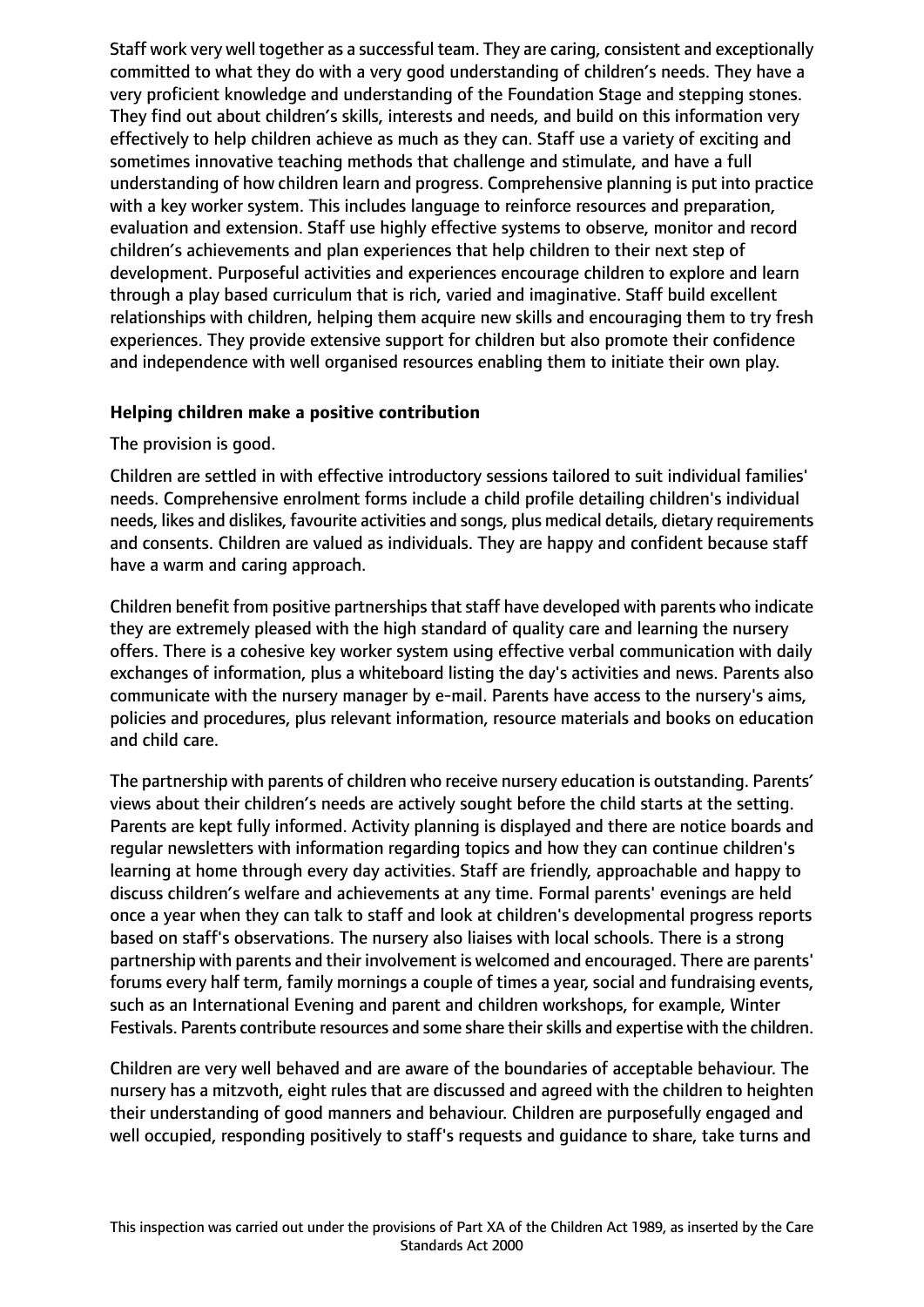help tidy up. Staff are caring and consistent and use effective, suitable and age appropriate behaviour management strategies and constant praise and affirmative language.

Children's spiritual, moral, social and cultural development is fostered. They are encouraged to develop a positive view of others and have access to the full range of activities offered. All children are treated as individuals and with equal concern. Children with English as an additional language are given extra support and encouragement, for example, body and sign language, actions and key words in their own language. Children have access to a wide range of resources that promote a positive view of the wider community and increase their understanding of diversity. This includes a selection of multicultural and bi-lingual play provision of toys and books and includes positive images of disability. Many themes are drawn from the Jewish year festivals with art, songs and dances. Children also learn about other cultures and beliefs, for example, making Rangoli collages for Divali and a remembering poppy display where they are encouraged to express themselves through their drawings. Children are encouraged to respect and value others and their environment. They learn self care skills and responsibility, for example, mopping up spills in case someone slips over. Children have high self esteem, questioning staff about their discoveries and confidently showing items brought from home. All children have a turn to be the special host for a week. They sit on sofa everyday at sharing time, go to the front of the line, press the traffic light button on outings, feed the nursery goldfish and help light the candles. Staff demonstrate very positive attitudes towards children with learning difficulties and/or disabilities. The nursery aims to be inclusive and proactive and staff have specific training. Children are given additional support and resources, and the environment is adapted as necessary to meet their needs. Information is shared and the nursery works together with parents and other agencies.

# **Organisation**

The organisation is good.

Children's care is enhanced by the quality of the organisation. The nursery is inclusive and welcomes all faiths while being centred on the values and traditions of Judaism. The premises are well organised both indoors and outside with the space used to maximise play opportunities for children. An interesting and well resourced environment provides challenging but achievable activities for all children. Skilled staff move around, go where the children are and engage them well in their play. Staff act as positive role models and work effectively in partnership with parents. They are continually observing and assessing each child and using this to inform planning. Children show high levels of independence, interest, imagination and absorption. They use all their senses to actively explore a stimulating range of experiences. Overall children make outstanding progress in their learning and have excellent levels of achievement given their capabilities and starting points.

The nursery keeps the required records that contribute to children's health, safety and well-being. However, incident details are currently not recorded appropriately or signed by parents. Procedures for lost or uncollected children do not include reference to Ofsted. Documentation is well organised and regularly reviewed. The provider displays positive attitudes towards updating policies and procedures and these are available to parents.

The leadership and management of the nursery education is outstanding. The registered person balances her role as teacher and manager, delegating defined roles and duties to a committed, motivated staff team whilst working alongside them to make sure high standards are achieved for all children. She has an explicit understanding of her responsibilities and a clear vision of how the nursery operates with a strong focus on the individual development and achievement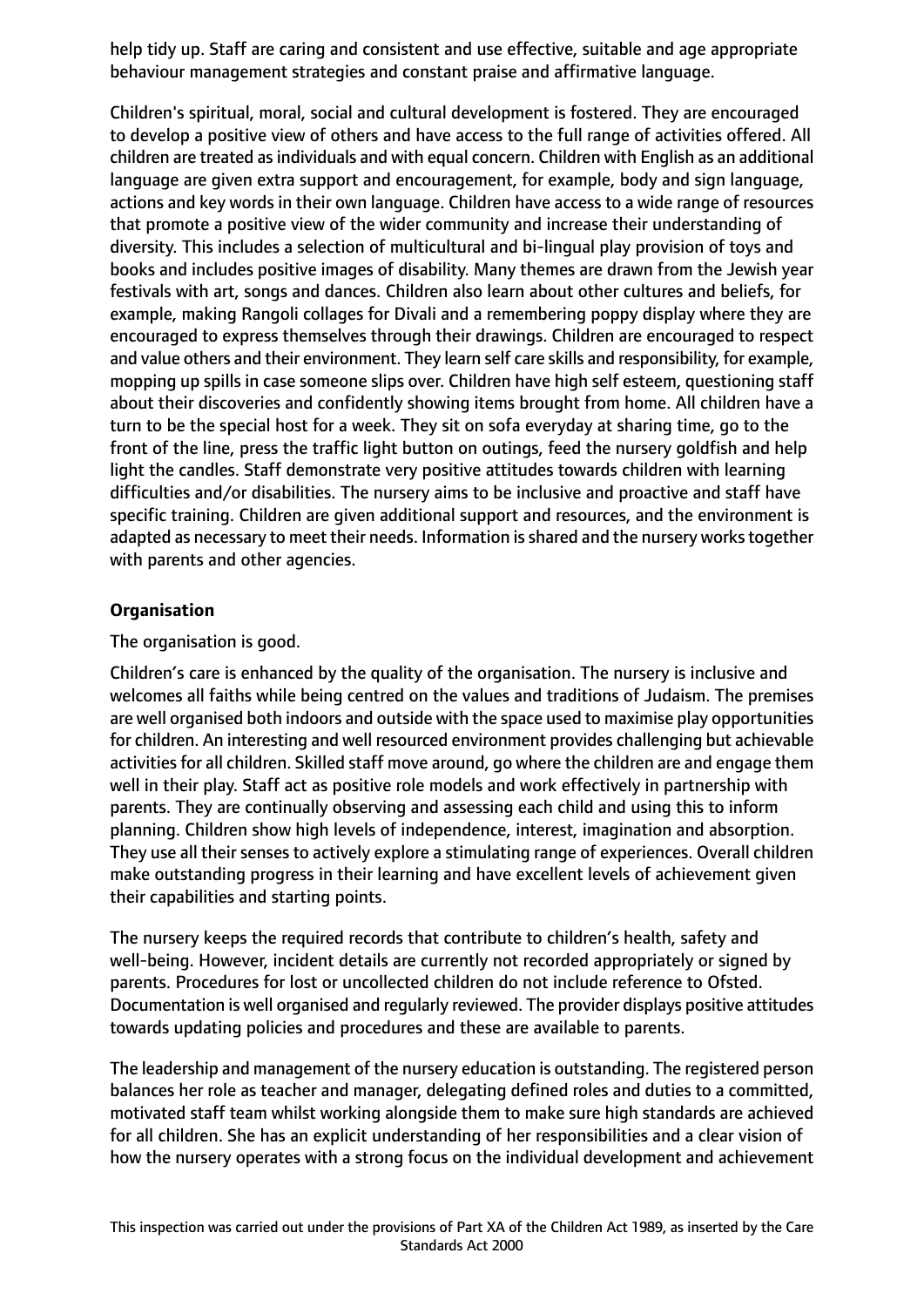of all children. Evaluation of teaching is very effective. The registered person has high expectations of staff, who do not let her down, and she observes and monitors practice to identify strengths and any areas for improvement. There is an appraisal system in place, regular team meetings and activity planning is constantly reviewed to ensure children are given opportunities to explore all six areas of learning within the Foundation Stage. The registered person and staff team constantly evaluate and aim for high standards of good practice with a positive attitude towards quality assurance and future staff training. A developmental plan is in place to maintain staff focus.

Overall the nursery meets the needs of the range of children for whom they provide.

# **Improvements since the last inspection**

Since the last care inspection, the provider has formalised the arrangements for a deputy manager. There have been considerable improvements made to the organisation of the relevant paperwork and written parental consents have been obtained to administer medication. The complaints procedure now includes Ofsted's telephone number, however, the address requires updating and this was done at this inspection.

Since the last education inspection, the provider agreed to consider introducing a formal system of evaluating the targets set for children, to ensure they are appropriate and achievable. Also to take into account how existing resources that promote positive images of the cultures and beliefs of others can be further integrated into everyday activities to enhance children's knowledge and awareness of cultures and beliefs. The nursery has ensured these issues raised at the last inspection have been addressed.

# **Complaints since the last inspection**

The provider is required to keep a record of complaints made by parents, which they can see on request. The complaints record may contain complaints other than those made to Ofsted. Since the last inspection, there have been no complaints made to Ofsted that required the provider or Ofsted to take any action in order to meet the National Standards.

# **THE QUALITY AND STANDARDS OF THE CARE AND NURSERY EDUCATION**

On the basis of the evidence collected on this inspection:

The quality and standards of the care are good. The registered person meets the National Standards for under 8s day care and childminding.

The quality and standards of the nursery education are outstanding.

# **WHAT MUST BE DONE TO SECURE FUTURE IMPROVEMENT?**

## **The quality and standards of the care**

To improve the quality and standards of care further the registered person should take account of the following recommendation(s):

•improve existing systems for the recording of incidents and extend the procedures for lost or uncollected children